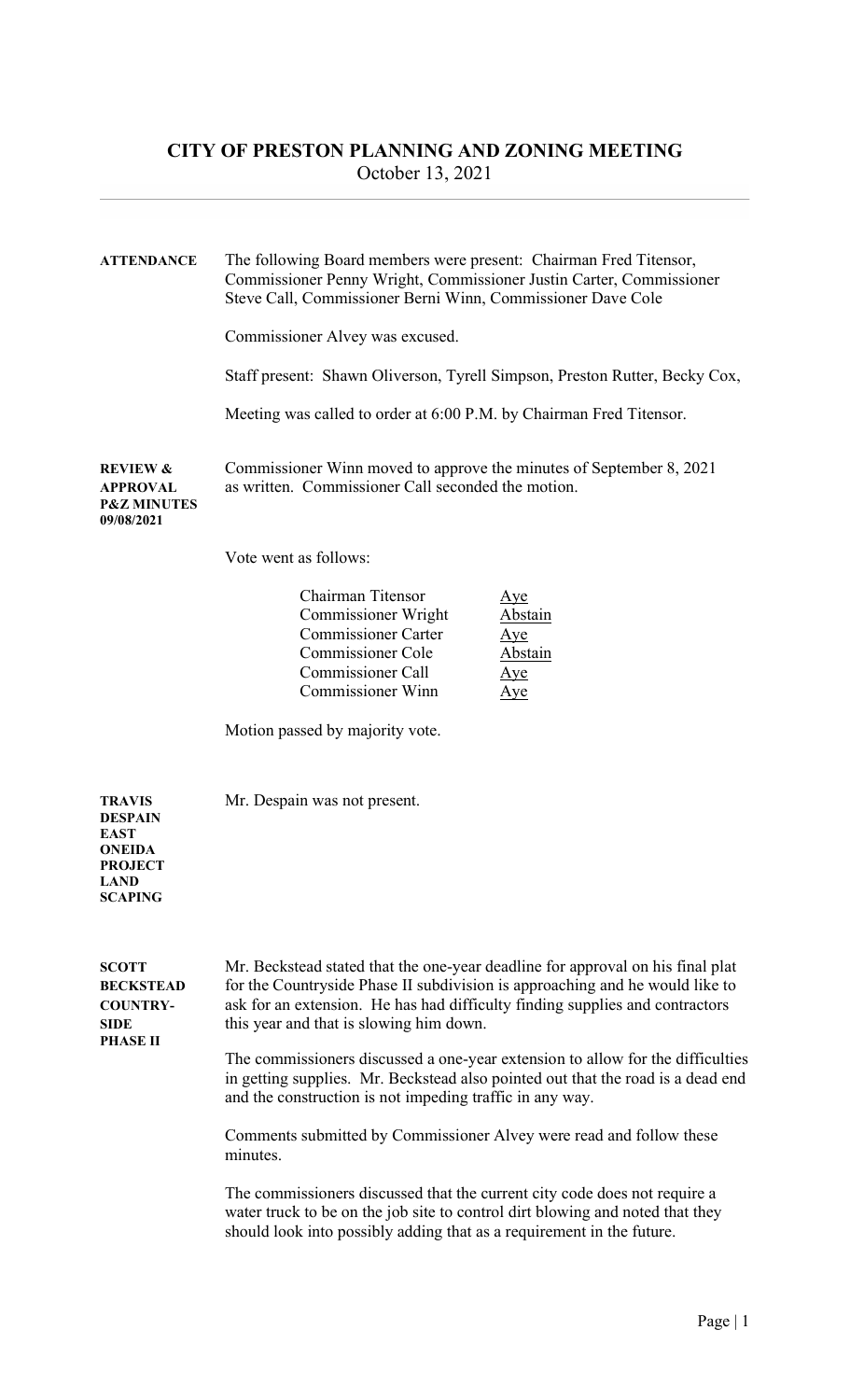## CITY OF PRESTON PLANNING AND ZONING MEETING October 13, 2021

|                                                         | the motion.                                                                                                                                                                                                                                                                                                                                                    | Commissioner Winn moved to extend the deadline for a final plat on<br>Countryside Subdivision Phase II by one year. Commissioner Call seconded                                                                                       |                                                                                                             |  |
|---------------------------------------------------------|----------------------------------------------------------------------------------------------------------------------------------------------------------------------------------------------------------------------------------------------------------------------------------------------------------------------------------------------------------------|--------------------------------------------------------------------------------------------------------------------------------------------------------------------------------------------------------------------------------------|-------------------------------------------------------------------------------------------------------------|--|
|                                                         | Vote was unanimous.                                                                                                                                                                                                                                                                                                                                            |                                                                                                                                                                                                                                      |                                                                                                             |  |
| ZONING<br><b>CODE</b>                                   | The commissioners reviewed the changes that they have made to the city<br>zoning code Title 17. City Attorney Preston Rutter suggested some language<br>changes regarding special uses and adding a definition for undeveloped<br>parcel.                                                                                                                      |                                                                                                                                                                                                                                      |                                                                                                             |  |
|                                                         | that should be addressed at a later date.                                                                                                                                                                                                                                                                                                                      | City Engineer Tyrell Simpson suggested that the commissioners look at the<br>section regarding accessory buildings and whether or not a detached garage<br>should be considered an accessory building. The commissioners agreed that |                                                                                                             |  |
|                                                         | zoning map.                                                                                                                                                                                                                                                                                                                                                    | The commissioners discussed and finalized the proposed changes to the                                                                                                                                                                |                                                                                                             |  |
|                                                         | Commissioner Wright seconded the motion.                                                                                                                                                                                                                                                                                                                       | Commissioner Dave Cole moved to hold a public hearing on the proposed<br>changes to the zoning code and the zoning map on December 8, 2021.                                                                                          |                                                                                                             |  |
|                                                         | Vote was unanimous.                                                                                                                                                                                                                                                                                                                                            |                                                                                                                                                                                                                                      |                                                                                                             |  |
| <b>DISCUSSION:</b><br>MINOR<br>SUB-<br><b>DIVISIONS</b> | Chairman Titensor explained to the commissioners that the City Council has<br>enacted a ninety (90) day moratorium on minor subdivisions. They have<br>asked the Planning and Zoning commission to review the code and work out<br>some of the difficulties that they have found with it.                                                                      |                                                                                                                                                                                                                                      |                                                                                                             |  |
|                                                         | The commissioners discussed some of the major issues with the code such as<br>how many times a parcel can be split and how much infrastructure should be<br>required. They discussed the fact that the minor subdivision is an important<br>tool for infill and for farmers with large parcels who would like to break off a<br>small parcel to build a house. |                                                                                                                                                                                                                                      |                                                                                                             |  |
|                                                         | Chairman Titensor stated that he would like to be able to look at the major<br>subdivision code alongside the minor subdivisions and make sure that they fit<br>well together, but that this will take some time.                                                                                                                                              |                                                                                                                                                                                                                                      |                                                                                                             |  |
| PUBLIC<br>INPUT                                         | No comments.                                                                                                                                                                                                                                                                                                                                                   |                                                                                                                                                                                                                                      |                                                                                                             |  |
| <b>APPROVED</b><br><b>BUILDING</b><br><u>PERMITS</u>    | <b>Shad Moser</b><br><b>Bruce Larson</b><br>Kameron Johnson<br>Kameron Johnson<br>Cameron Whitehead<br>Triiio Group<br><b>Bryon Martin</b><br>Dalton Jeffs                                                                                                                                                                                                     | $169$ N 4 <sup>th</sup> E<br>766 N 8 <sup>th</sup> E<br>$68$ N 4 <sup>th</sup> E<br>387 E Call Ave<br>650 E 145 S<br>$314 W1^{st} N$<br>$290$ N $2nd$ E<br>655 S $4^{\text{th}}$ E                                                   | House<br><b>Accessory Bldg</b><br>House<br>House<br>Accessory Bldg<br>Townhouses<br>Addition<br>Sign Permit |  |